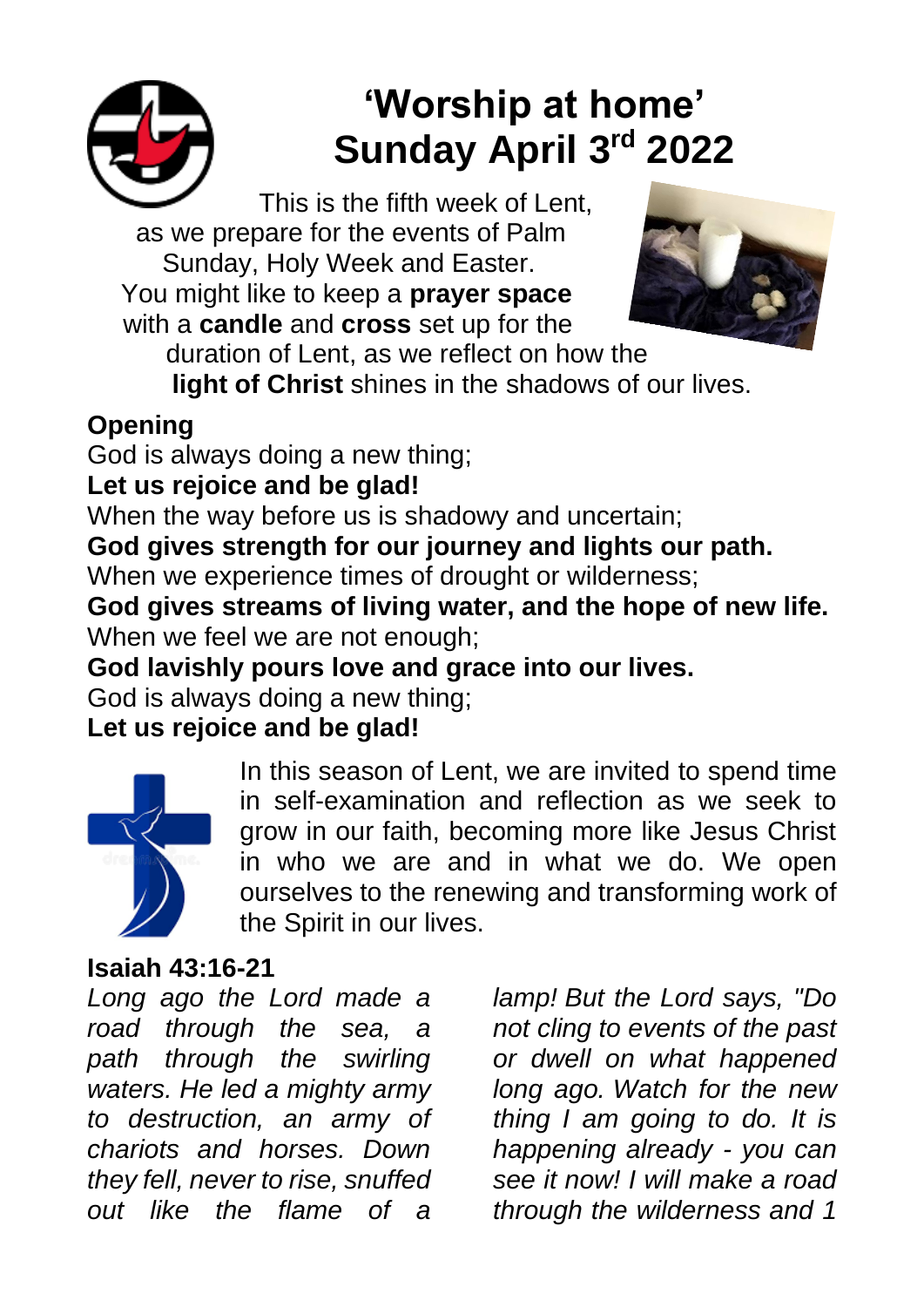*give you streams of water there. Even the wild animals will honour me; jackals and ostriches will praise me when I make rivers flow in the* 



*desert to give water to my chosen people. They are the people I made for myself, and they will sing my praises!" Good News Bible*

There is a lot going on in the world at this time, and it is easy to become despondent. It can sometimes seem like we, or our world, are in a dry and bleak wilderness. The shadows of uncertainty and anguish press down on us. In this Scripture we are reminded that the Spirit of God is always at work, renewing and restoring. God brings the promise of hope and new ways of being.

## **Reflect on some of the positive things you see happening in the world around you? Give thanks to God for signs of hope and new beginnings.**

One of the ways we experience the Spirit of God at work in our world is through the expression of love to others. As we know God's extravagant love and generous grace, we offer love and grace to those around us.

#### **John 12:1-8**

*Six days before the Passover, Jesus went to Bethany, the home of Lazarus, the man he had raised from death. They table with Jesus. Then Mary took a whole pint of a very expensive perfume made of pure nard, poured it on Jesus' feet, and wiped them with her hair. The sweet smell of the* 

*prepared a dinner for him there, which Martha helped serve; Lazarus was one of those who were sitting at the perfume filled the whole house. One of Jesus' disciples, Judas Iscariot - the one who was going to betray him - said, "Why wasn't this perfume sold for three 2*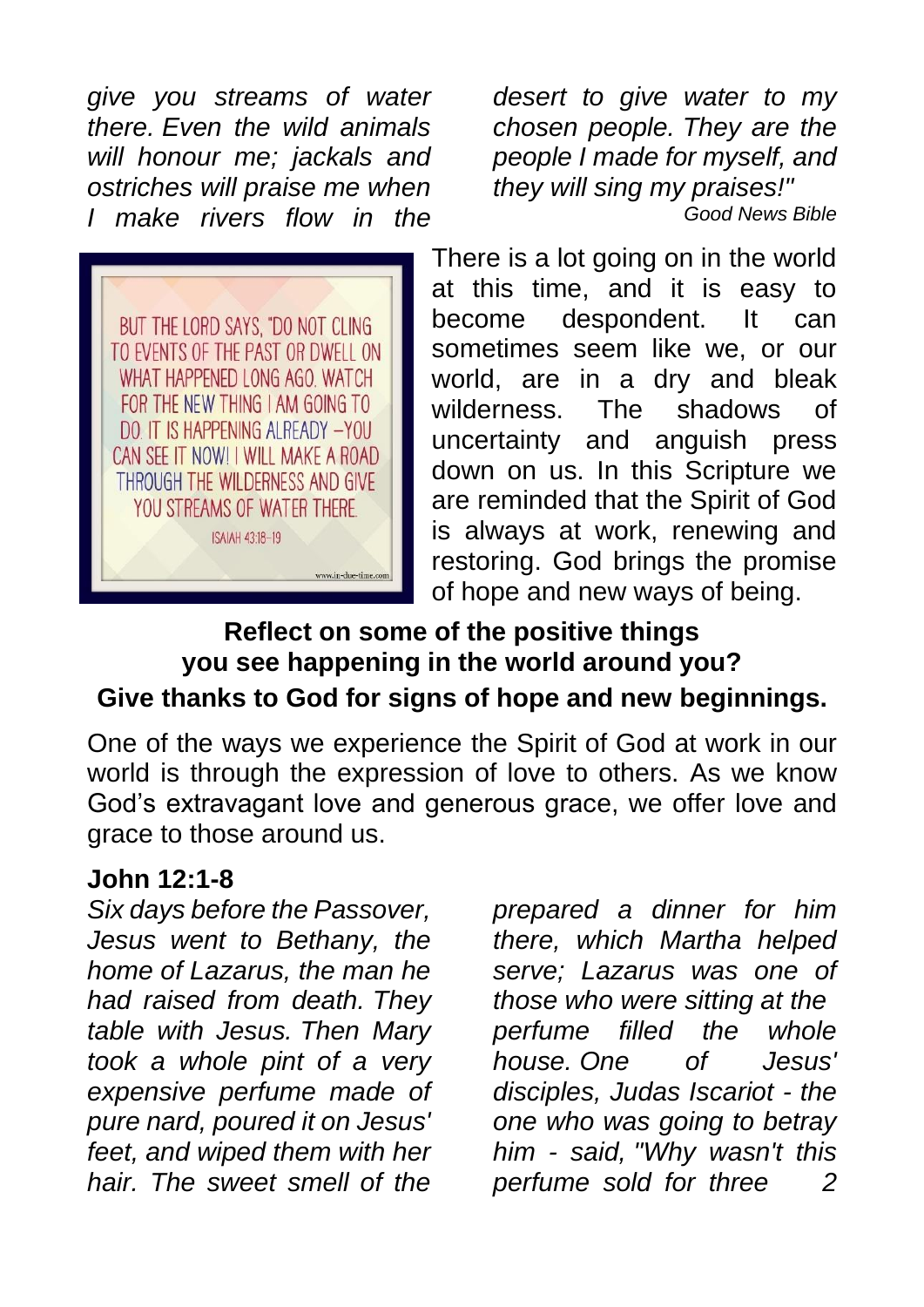*hundred silver coins and the money given to the poor?" He said this, not because he cared about the poor, but because he was a thief. He carried the money bag and would help himself from* 

**Do aspects of this story make you feel uncomfortable?**

#### **What do you think prompted Mary's actions?**

#### **In what ways do you agree or disagree with Judas' response?**

Mary's expression of love was lavishly extravagant: almost a year's wages. Judas' response was practical, and not unreasonable: was she being wasteful? It may make us feel uncomfortable. We don't always see ourselves as deserving of such love. We may not feel able to offer such a sacrificial gift to others. We realise again how God's abundant love and generous grace goes far beyond what is practical and reasonable. It is unmerited and undeserved, and beyond our comprehension. We are soon to see the culmination and fulfillment of such sacrificial love in the events of Easter.

**What might this story say to you about your own discipleship? When have you experienced God's abundant love and generous grace?**

**When have you been called to offer sacrificial love to another?**

## **An Affirmation**

We believe in the debonaire God who clothes the wild flowers dressing them so superbly that they outdo Solomon in all his glory; who is the true Friend of all creatures great and small *3*

*it. But Jesus said, "Leave her alone! Let her keep what she* 

*Good News Bible*